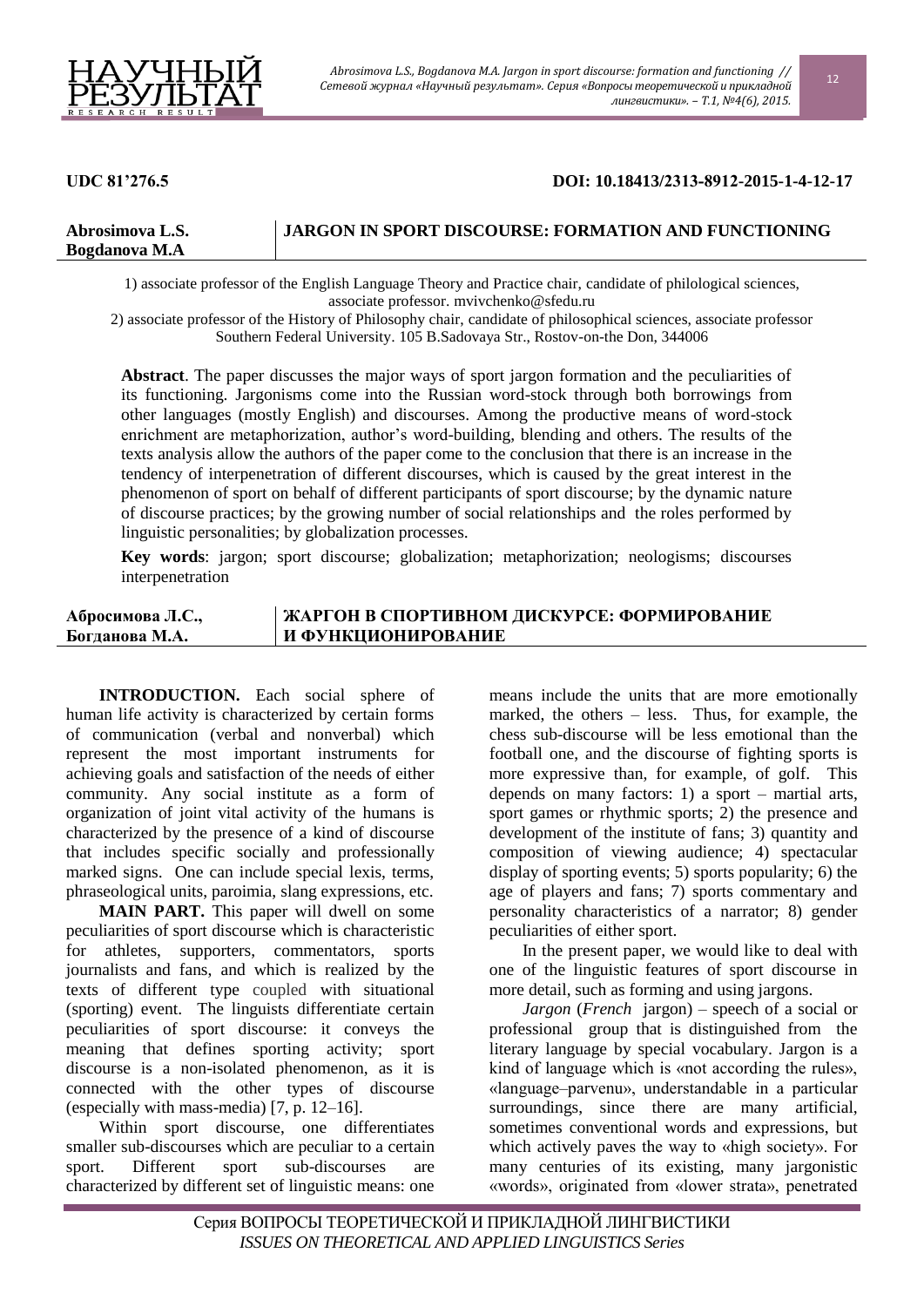

into and fixed in a literary language. Though not everything in jargonism is acceptable, it appreciably makes speech vivid, flexible and unexpectedly witty.

Till the 90s, in Russian linguistics there were purism traditions connected with unacceptance of non-standard forms of language: jargons, slangs, occasional words, dialecticisms. But, as the studies show, attitude to a jargon in the 90-s and «nulls» became more tolerant. Jargon is mobile and changeable with time, presses respectable speech via the means of mass information and spreading mass culture which imprint on language of the whole nation.What until recently was considered below the standards of the speech of the literate people and not recommended for use, now sounds from the lips of the professors, businessmen, politicians, from the pages of the press and TV screens. To a large extent, the meaning and purpose of jargons consist in the fact that they give the brightness to speech, figurativeness, emotionality and expression with the hints of irony, joke, raillery, reproach, contempt, love and hate.

Currently, the need to study jargons is appreciated by many Russian scholars. During the past ten years, a great number of works dealing with the peculiarities and problems of jargon formation and functioning has appeared.

Every sport has its own jargons and slang expressions. Some phrases from the language of sportsmen are hard to understand to the uninitiated people, and sometimes – they seem odd. For example, when the handballer *бьет по ушам /batters to the ears*, it does not mean that he intends to inflict injuries on someone. Just by completing a shot on goal, the player directs the ball over the head of the goalkeeper to the so-called *«мертвая зона»/«dead zone»* where the ball is rather hard to reach. And when in the boxing ring, one fighter sends another *искать пятый угол* /*to search for the fifth corner*, this means that he was down for the count; being down for the count he may also *собирать мелочь* / *collect small change*, i. e., the boxer's attempt to get up being on his knees and elbows stands for this slang expression.

Recalling the results of the past world football championship in Brazil, ended for our team ignominiously, one can use the slang expression «*А. Кержаков* сегодня снова *«полирует банку» / «A. Kerzhakov «polishes a can» again today,* i.e., he remains sitting on the substitutes' bench, to describe the situation of vain expectations of fans for the forward of Russia football team to take the field and a radical turn of the course of the play with the national team of the South Korea.

The skaters use the expression *сработать в спину / to work in the back*. This means that on the straight line of skating oval, one must join up with an athlete running front as close as possible, then, due to less air resistance, it will possible to gain maximum speed.

One of the most spectacular elements of basketball is *a block shot*. Having snatched the moment, the defender has time to jump and, in the flight, to catch the ball flying into the ring. In the Russian-language variant, this technique has long been nicknamed with the word *горшок* /pot. But *горшок с крышкой / the pot with a lid* is considered to be even more valuable among the basketball players. They say so in the basketball world when the ball finally remains in the hands of the defender.

They say "*запорол дохлый момент"/ "screwed up dead moment"* about the biggest mistake of a football goalkeeper, that is he did not realize a hundred-percent goal situation. For example, in hockey, it falls within the responsibility of a defenseman *чистить пятачок / to clean the snout*, i. e. to lean forward pushing the opponent out of the goalkeeper's area. In biathlon competition to describe the situation of failed shooting the slang word *застрелился/shot oneself* is used.

One differentiates general sport and highly specialized jargon. To the general sport jargon vocabulary one refers the following words and expressions understandable to the representatives of different sports: *технарь* / *technician* - an athlete who can long hold the ball in the play of football or basketball, *технариться* - to hold the ball in the team sports too long and not to pass it to his partner, who takes a more advantageous position on the field or the playground, *порвать соперника/ to break the opponent* – to have the great win, to win with an overwhelming advantage, *дохляк* (*dohlyak)* - weak athlete, *пикушка( pikushka*) - the peak of physical form.

Highly specialized jargon is used in various sports such as boxing and weightlifting of the athlete acting in lower weight class, it is called *мухач(mukhach)*, and *кач (katch)* is an athlete bodybuilder.

The main methods of formation of sport jargons are borrowings, the development of meanings, formation of words via the word-building means from existing units, abbreviations, and other occasionalisms. Let us dwell on each of these methods.

*Borrowings* are abundant stratum of vocabulary in many languages. In the sports world discourse there is a great number of English borrowings, which is quite explanable, because «the concept «sport»is ethnocentric to Anglo-Saxon culture» [1, p. 78]. In

13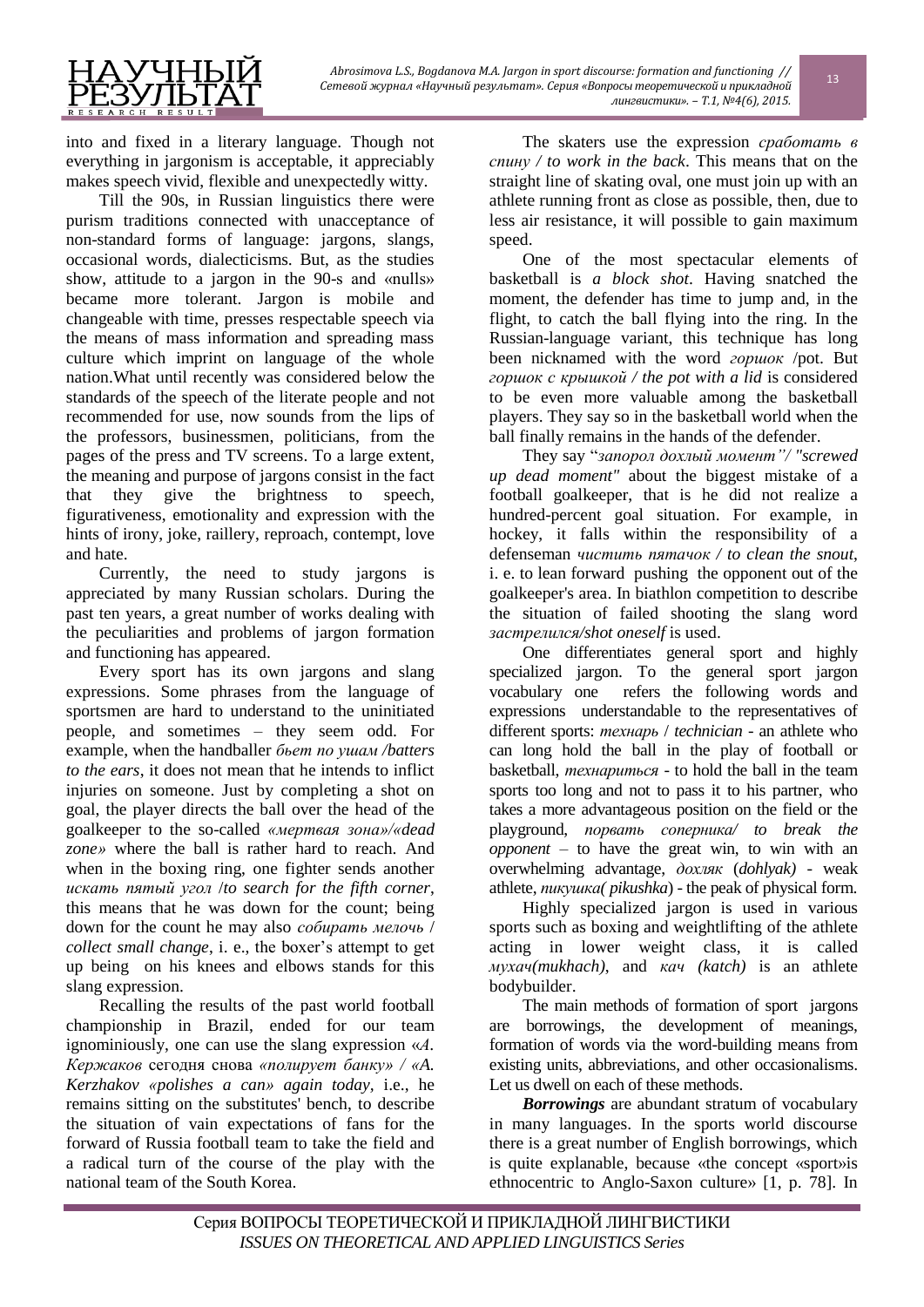

addition, the words without the "descent", created, as the phrase is, "from scratch" are extremely few in number, because a man is endowed with the ability to compare and transfer the properties of one object to another, thus giving it a new name, using the familiar material. And if one or another phenomenon has a name already, even if in another language, it is logical to use it. There are, however, countries that stand firmly on the positions of non-foreign-language borrowings [2, p. 136].

Let us dwell in detail on some borrowings. *Хеттрик/ Hat-trick* (calquing from English - a trick with hat: a hat - *шляпа*, a trick - *трюк, фокус*). According to one of the versions, this expression originated in England in the middle of the XIX century. Cricketer who turned three consecutive hardest blow were presented a cylinder in recognition of their excellence. According to another version, this word emerged in a competition being once popular in England, the aim of which was to knock the hat down with the ball from wooden figures. If a player was able to bring the three hats down in three consecutive attempts, the achievement was called *a hat-trick*. In football *хет-трик* /*hat-trick* means three goals scored by a player during a single match.

Predecessors of jargons can be professional sport terms of English origin which have already equivalents in the Russian language: *хавбек* (from the English half - половина, back - задний) midfielder, a player of centreline of the team. *Хавбек* is a jargon and most used among the fans, the official term is «полузащитник»/«halfback». *Linesman* (from the English *line* - линия, *man* - человек) - the side referee in football. Today, these words are not perceived as slang and used as professional terms.

Adoption of some borrowings by the Russian language is accompanied by their grammatical and word formation Russification. For example, the borrowed word from the English language *фрирайдер* / *free rider* denoting an athlete who prefers extreme skiing comes from the English *freerider*, which, in turn, was formed from the English *to free ride* – a style of biking or skiing, snowboarding that implies a ride on the complex, sometimes artificially erected routes using natural and artificial obstacles [Wikipedia]. In the Russian language, it is used according the grammar rules of Russian: *экипировка фрирайдера (Genetive case)/*equipment of freerider, *проблемы фрирайдерства* (formation of the word with the help of suffix)/ the problems of freeriding, etc. *Стоппер* (from the English *stopper* пробка, затычка) - a centerback, whose main responsibility is to prevent threats to the goal in the central zone of defense. *Корнер* (*corner* - English угол /Angle) - a corner kick. *Дриблинг* comes from the English *dribble* (to dribble the ball, to demonstrate skills of ball controlling with maneuvers, unexpected for the opponent, with trickery of the players and skills of deceptive movements). According to the etymological dictionary [9] the verb *dribble* (1580) derived from the verb *drib* (1520) with the meaning of *to drop* (from the English *drip*). In the sport discourse it began to be used first in football (1863), and then - in basketball (1892) [9].

14

Foreign borrowings are by no means the only source of enriching the sport lexicon. *Borrowings from the other discourses* are quite popular. The most common are occasional, metaphorically reinterpreted lexical units of *military science*. This active influence of one discourse on another is a consequence of their having common characteristics: the desire to win, fight, presence of the opponents, tactics of military and sporting activities, i. e. of emulative, competitive nature of war and sport. And when the athletes are competing with aggressive attitudes towards each other, a sporting event is much closer to military confrontation. Some experts call the sport «war without weapons» or «war without fire» [4, p. 52]. The purpose of using of borrowings from the military discourse in the sport is strengthening of the emotional impact. This includes metaphorically reinterpreted military words and terms, which as a result of regular use have become part of common lexicon. These words came In sport usage both the ready expressive means of language that took a certain shape in language (*армия* /*the army, армейский, боец* /*army fighter*, *бомбардир/ bombardier, goal-scorer, контрнаступление/ counter offensive*, *оборона* /defense, *обстрел* / *bombardment*, *разгром* /*defeat*, *тяжелая артиллерия* /*heavy artillery*, *штурм*/ assault, *штаб* /*staff* and others.).The word of this group are used to intensify the expressiveness of speech, most often acting as substitutes for the basic terms. For example, *оборона / defence* instead of the word *защита*; *баталия, война* / *battle, war* - a contest, game, match; *снайпер* /sniper - a good forward. As a result of the specialization, the words of military science have also become sport terms, they are labeled in all sports and general dictionaries, dictionaries with special note «sport». These terms include the following sports: *атака/ attack* - onslaught, technical and tactic action in sport; *контратака* / *counterattack* - attack in martial arts and sport games, carried out in response to the attack of the opponent; *защита* / *defence* - an actions of an athlete in the martial arts, of a player, a line or a team in sport games, with the aim to reflect the attack and not to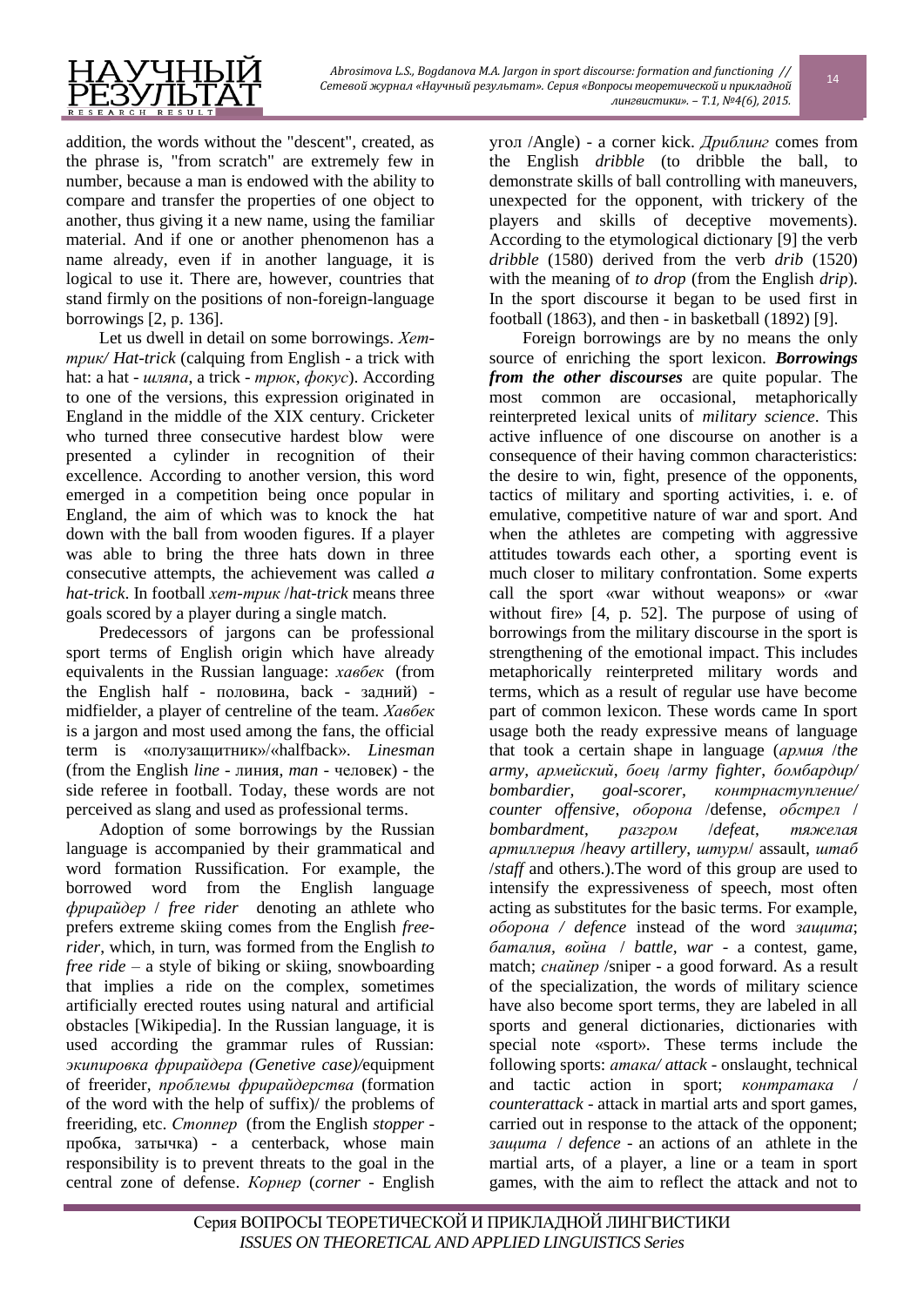

give to achieve results; *фланг/ flank* - a section of a playing ground adjacent to its side line; *капитан* / *captain* - a member of a sport team who is entrusted to direct the actions of the rest of the participants.

Some words are borrowed *from the jargons belonging to the other professional groups*, for example, from the computer discourse: *чайник (kettle)*/ *dummy* (the beginner) in the field of sport activities means a person who stood on skis for the first time and decided to make his first descent from a hill, *подвал(basement)* /*bottom* - this is the last position of the table. This jargon has been adopted from the journalistic jargon (*спустить в подвал* (*down to the basement)* – make the material at the bottom of the page, of the other material). Interestingly, there is also an opposite phenomenon, in the Russian language there appears the term antonymous to *подвал(basement)-* jargon *чердак( loft*) (the top of the league table), formed as an antithesis to *подвал*. *Халявить/ to freeload* in the sport means bad training (borrowed from the youth jargon); *джокер* / joker - the player coming on as a substitution, who is able to dramatically change the game in favor of his team (borrowing from the card game of poker); *парафин* / paraffin is used in the meaning of shameful, weak game.

At the present stage, the sport jargon is an active source of lexical units to enrich the other types of discourse. For example, the expression *to fight back to the ropes* (word for word in Russian *бороться, отступая к канатам ринга* /fighting by retreating to the ropes of the ring) was originally used among the boxers and meant *'to fight to the end, to fiercely react'*, and then was used as a common lexicon, but there was reinterpretation of the original meaning and its phraseologization. A similar process occurred with a boxing *throw in the towel* (literally in Russian *броситься в полотенце*) - *to give up, to recognize oneself as a loser.* From the sport sub-discourse of horse racing the following expressions became popular: *lose by a neck* (отстать на голову) –drop behind (and, therefore, to lose); *neck and neck* (голова в голову /head-to-head (about horses) - on an equal footing, not lagging behind; *win by a neck* (опередить на голову / win by short head (about the horse) - a little ahead (and thus to win).

A productive way of forming jargons and slang expressions is *metaphorization*, i.e. semantic development of a word or a phrase due to emerging figurative meanings to intensify expressiveness. Via metaphorization the following words were formed, such as, *паук* / spider - movement of four strikes in box: left hook to the head and right to the body, left hook to the body and the right to the head; *баранка/* 

*baranka* - a loss; *нырок* / *dive* - a way to simulate violation of the rules of football to «beg» the freekick or a penalty kick; *трехи, трешники (trehi, treshniki)* - three-point shots in basketball, *бетон / concrete defence* - stonewall; *грыжа на лыжах* /grays on trays – an overgrown snowboarder; *футбольная вдова* /*football widow* - a woman who does not see her husband during the days of football matches. In hockey, *плавить лед* (*to melt ice*) means often falling on the ice; *катить по рельсам (to run on the rails)* – to play too primitive, unsophisticated. The one who acts so is called *трамвай (the tram)*; *уйти в буфет* / *(go to the buffet)* - to lose the goal. In baseball, *быстрые ноги( fast feet)* are called wheels: *Man, he's got some wheels on him, I cannot believe he made that catch!* [10].

In different countries the fans themselves are called differently: *тиффози (tiffozi)*- in Italy, *торсида (torsida)* - in Brazil, *инчас( inchas)* - in Spain, *фаны* /fans – in England, *фанаты* / *fanatic* in Russia. But there are many metaphorical names for the representatives of fan audience. So, in the language of sports fans of «Spartacus» -«*мясо» / «meat»* (because initially this team represented the Moscow meat processing plant), «Dynamo» - «*мусор» («junk»)* / *fuzz man* (as *musor* in the criminal jargon - a policeman, and that team represented the sports club of the officers), «Крылья Советов» /«Wings of the Soviets »-«*крылышки» /*  «wings»,«ЦСКА» / «CSKA»-«*кони» /* «horses» (this team represented the sports club of the Red Army).

One can find the examples of *metonymy* in formation of the sport jargons: *железо (iron)* in weightlifting is called rods, weights, additional weight; *качать железо* / (lit. *pump iron) / work out with weights* - perform a variety of exercises with barbell, weights. Association are actively used in the formation of new slang words and expressions: желтая карточка /*yellow card* - *горчичник* (mustard plaster)

As a result of *negligence and erroneous translation* of the English *fan*, there emerged a new meaning of the word *вентилятор* (ventilator)/*fan* - a fan/ a supporter. This meaning gained popularity after a message left in Russian on the Russian forum of the world hockey championship by a Englishspeaking user who, having taken an advantage of online translator, translated the English greeting *«Hello to Russian fans»* to the Russian fans into Russian as «*Здравствуйте к русским вентиляторам»(Welcome to the Russian ventilators)* [6] . It should be noted here that the users of particular discourses react differently to such language errors. But among young people and fans such «fun» / «веселое» purchase as *вентилятор* /

15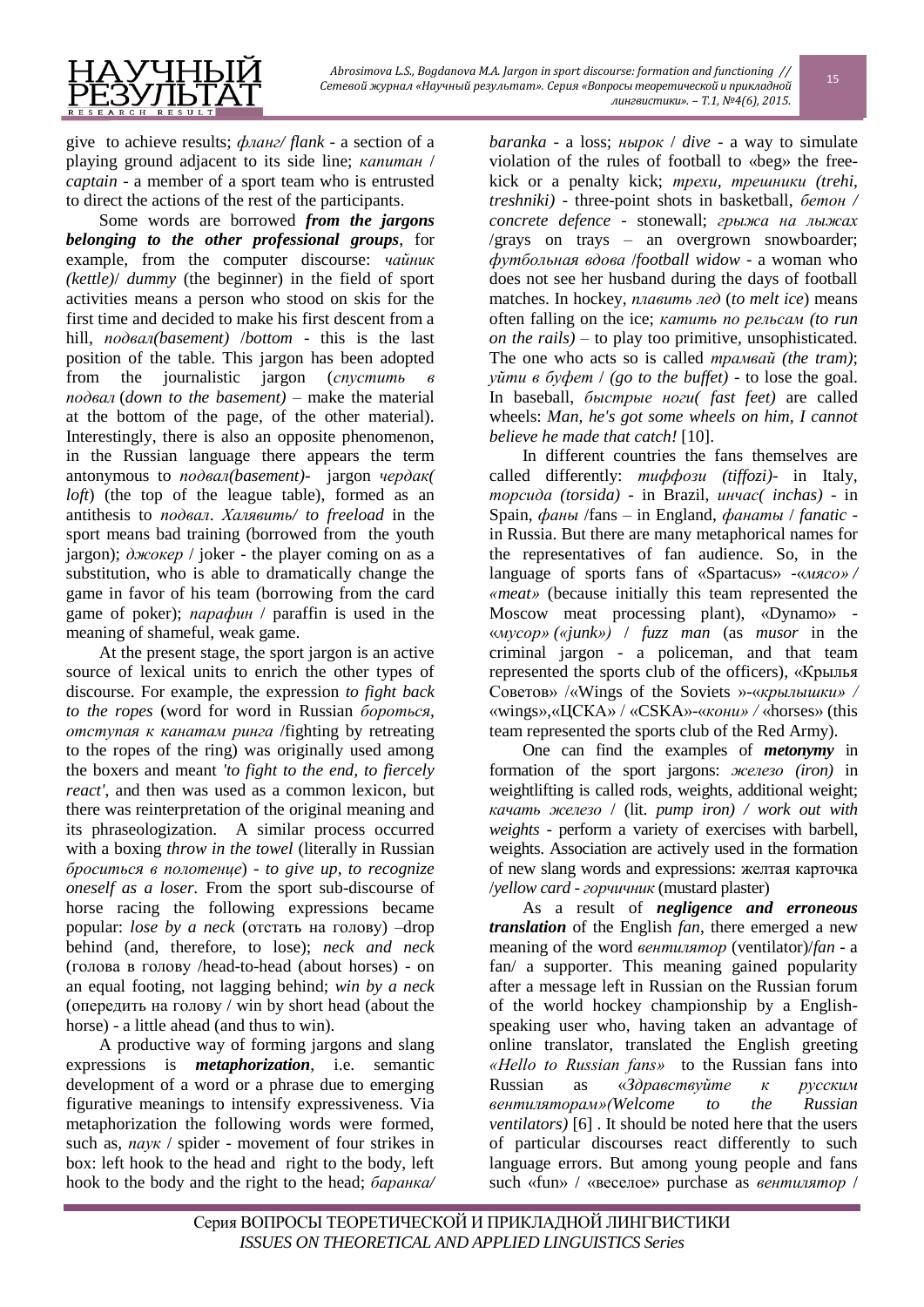

*ventilator, fan* in the meaning of a fan has been immediately adopted. Moreover, it has been further spread in the field of the youth jargon. We find the following contexts: «*Фанатская среда с конца 90-х постоянно сращивалась с ультраправыми, в нее приходили агрессивные подростки, которые хотели бы с кем-нибудь подраться, но в силу расовых причин не всегда принимались как свои расистскими группировками. Убийства, ограбления, гоп-стопы давно уже норма бритоголовых «вентиляторов*» /«Since the late 90's, the fan medium constantly jointed the right ultras, there were aggressive teenagers who would like to fight with someone, but on the strength of racial reasons they were not always accepted by racist groups as friends. Murders, robberies, stickup have long been the norm of the skinheads «fans». [8]

*Occasionalisms*, *author's neologisms* actively replenish the vocabulary of sport jargons. In the practice of sports reportage one can find such occasionalisms as *обезмячить (obezmyachit)*, *остолбенизм (ostolbenizm)*, *бомбардирство (bombardirstvo), сподножнее (spodnozhneye)* / (goal), *бразильничать (brazilnichat)*, i. e. *финтить* to play tricks ("*финтить* " is also a slang word before, which has now become a part of the official language in football, it means to demonstrate a highly professional ball control). Some sports occasionalisms emerged by converting names of prominent athletes: *бекхемновато (bekhemnovato), зиданить (zidanit')*, *кержакнуть (kerzhaknut')*, *дзюбиньо (dzyubinyo).* The word *зиданить (zidanit')* (Z. Zidane a famous French attacking halfback, the winner of many football trophies and titles, was distinguished with the highest ball skills.) is used to sarcastically denote the desire of a football player to try to defeat all the opponents in football, one by one, as the famous footballer Z. Zidane did; *бекхемновато (bekhemnovato)* (D. Beckham – an English football player, halfback, reached the pinnacle of his career playing for the club, Manchester United, he is the face of many fashion houses.) means very stylish, with a chic, glamorous; *кержакнуть (kerzhaknut')* (Alexander Kerzhakov - Russian footballer of the club «Zenit». The concept *kerzhaknut'* has been spread thanks to one English commentator after Euro 2012 being the memorial for Russian fans), *скержаковил (skerzhakovil)* is used when a player in a favorable situation loses the goal. *Дзюбиньо (Dzyubin'yos)* (player of «Spartacus» - Artem Dzyuba) are the players who are not able to perform the «feints», but trying to do it carefully.

The sport discourse is actively enriched via *word-forming means* from the already existing

words in the language. We find the examples of suffixal word-formation – *технариться (tekhnaritsya)*, *пикушка (pikushka)*, *фрирайдерство (frirayderstvo), in English, homer* means a sports fan who always supports the team of his native city (home - house); suffixal-prefixal word formation: *отпасовка* (otpasovka) - passing hockey puck from the hockey player of the attacking team because of the goal line or for the very goal to the partner in front of the goal. The following English jargons are formed by means of reduction and abbreviation: *ship (championship), ref (referee), JS (Jordan Shoes)* - Nike sneakers (the famous footballer who played in the sneakers of this company). By means of word forming the Russian *физкультоман (fizkultoman),* the English *linesman* are built. Semantization of quasi morphemes is also used to form new sport jargons. A productive model in the modern Russian and English languages is joining component - *голик* (-golik) to designate a person who likes something (or smth to do), which means as motivating. In the sport discourse, we find the word *спортоголик* (sportogolik): *«Вы одна из тех «спортоголиков», которые непременно хотят перепробовать все занятия в фитнес-клубе? От кик-боксинга и body-pump до аэробики и степа. Тогда кроссовок Master Mid от Nike прекрасно Вам подойдет*» [3] */«You are one of those «sportogoliks», who will certainly want to try all the classes in a fitness club? From kickboxing and body-pump up to step and aerobics. Then Master Mid sneakers by Nike will suit you perfectly» [3].*

*Codified dropping, or univerbization* is a widespread way of forming a jargon in sport and other discourses. This is a transformation of the term, being usually long (consisting of two or more words) or difficult to pronounce, into a unified lexeme. The examples of such dropping can serve the words *разделка* - individual race with separate start, the experts designate the discipline of road cycling where riders start and go one by one to cover the distance in the shortest time; *договорняк*(dogovornyak) is called fixed matches; *strategic game* - *strategy*

The sport jargon is enriched with the words and expressions formed by phonetic mimicry (coincidence or formal similarity of semantically dissimilar words) and sound misrepresentations: *редька (radish)* - ретаболил (retabolil) (anabolic steroid), *клён (maple)* - clenbuterol (fat burner), *вестибюль / (vestibule)* - the vestibular apparatus, *ливер( liver )*- Football club «Liverpool».

**CONCLUSIONS.** Thus, stratification of sports lexicon is a difficult task because of « the extraordinary prevalence of physical education and

16